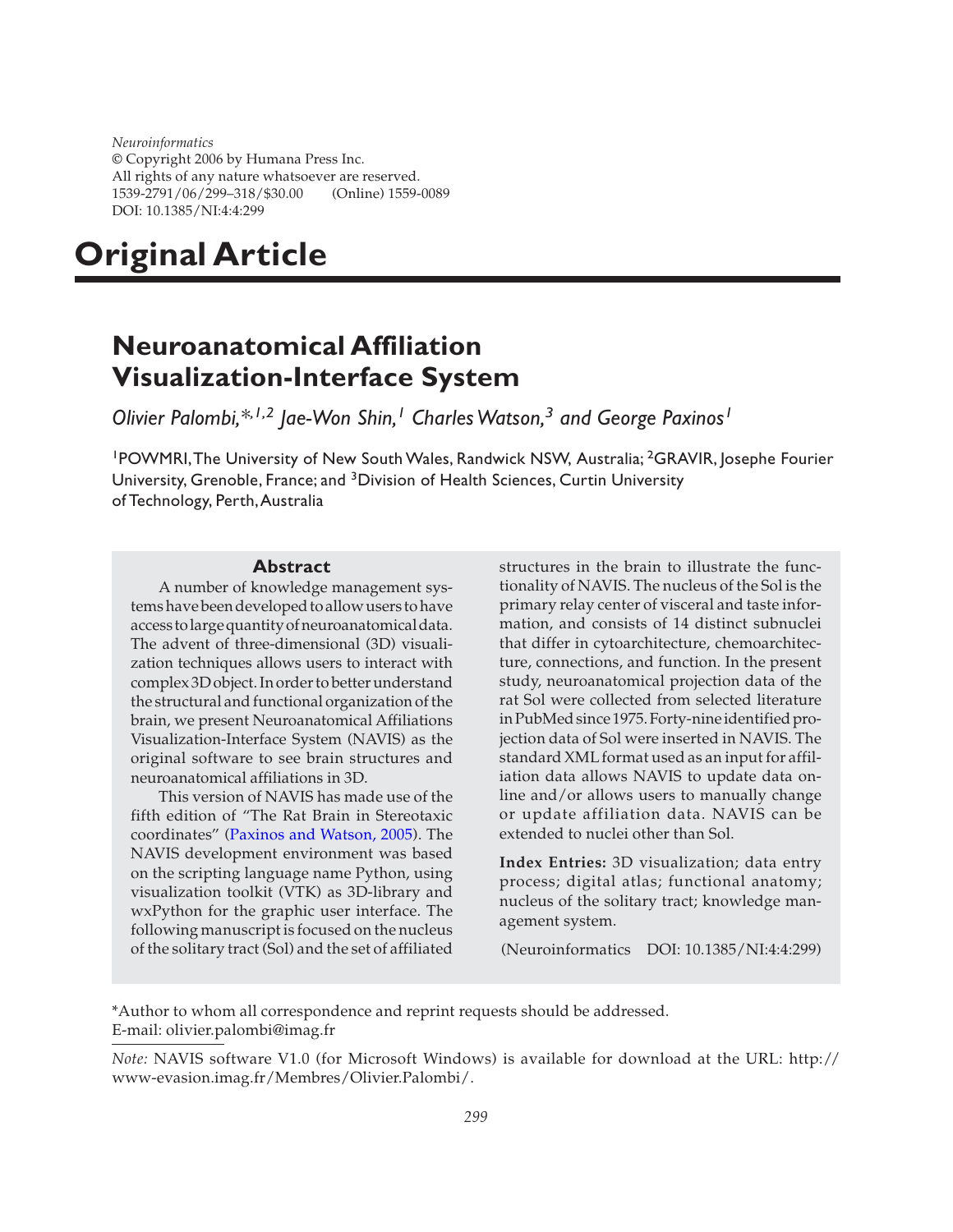### **Introduction**

Functional activity of the central nervous system is based, interalia, on a complex connectivity network among its anatomical structures. Both conventional and novel pathway-tracing techniques have led to discovery of a large number of neuroanatomical connections [\(Vercelli](#page-17-0) [et al., 2000; Leergaard et al., 2003; Boldogkoi](#page-17-0) [et al., 2004\).](#page-17-0) However, because of the vastness of available connectivity data it is difficult to display and disseminate them. Therefore, considerable efforts have been made to develop an effective means of communicating currently available neuroanatomical affiliation data. A number of knowledge management systems have been developed, i.e., Collations of Connectivity Data on the Macaque Brain (CoCoMAC) [\(Bowden and Dubach, 2003\),](#page-17-0) [NeuroNames \(Bowden and Dubach, 2003\),](#page-17-0) and Brain Architecture Management System (BAMS) [\(Bota et al., 2005\)](#page-17-0) to allow users to have an access to a large quantity of neuroanatomical data. However, current knowledge management systems provide users with a type of information that still requires them to investigate what it means *in situ* by consulting hard copies of neuroanatomical atlases.

The advent of three-dimensional (3D) visualization techniques in computer science allows investigators to reconstruct a real-life 3D object and to view it on computer screen from different points of view. Therefore, 3D-visualization techniques provide a powerful means of communication of neuroanatomical information. A number of studies have developed 3D-digital atlases [\(Toga et al., 1989;](#page-18-0) [Funka-Lea and](#page-17-0) [Schwaber, 1994](#page-17-0); [Toga et al., 1995;](#page-18-0) [Brevik et al.,](#page-17-0) [2001\)](#page-17-0) in order to better understand the structural organization of the brain. However current 3D-atlases lack information about a connectivity network of the central nervous system and only serve as a morphological reference. The reason is that the interaction between 3D-atlases and current knowledge

management systems has been relatively scarce, especially when it comes to communicating neuroanatomical affiliation data. Therefore, a system that integrates information from knowledge management systems and that from 3Dneuroanatomical atlases needs to be developed to depict neuroanatomical affiliation information within a digital 3D-atlas. This will provide an effective and fast means of information communication by synchronizing of neuroanatomical information with its graphical representation.

To address this issue, the present study constructed a graphical user interface (GUI)-based system named "Neuroanatomical Affiliation Visualization-Interface System" (NAVIS), for retrieving, synthesizing, and visualizing neuroanatomical structures and affiliations in a digital 3D-atlas.

### **Methods and Materials**

### *NAVIS Development Environment*

The main programming language used to create NAVIS was Python 2.3.3 ([http://](http://www.python.org/) [www.python.org/](http://www.python.org/)), an interpreted, objectoriented programming language, which is a suitable choice for applications that require portability across different machine architectures. The visualization environment of NAVIS was built using Visualization ToolKit (VTK 2.4.2: [http://public.kitware.com/VTK/\)](http://public.kitware.com/VTK/). This open source C++ library for 3D-computer graphics and visualization is available with a specific Python interface layer. The GUI of NAVIS was built using wxPython 2.4.1.2 (<http://www.wxpython.org/>), which is an extension module that wraps the wxWidgets, which is a cross platform GUI library (<http://www.wxwidgets.org/>). The XML parser was based on the python module, PyXML0.8.4 ([http://pyxml.sourceforge.net/\)](http://pyxml.sourceforge.net/), to read XML description files. NAVIS was designed and implemented using an objectoriented design with extensibility in mind.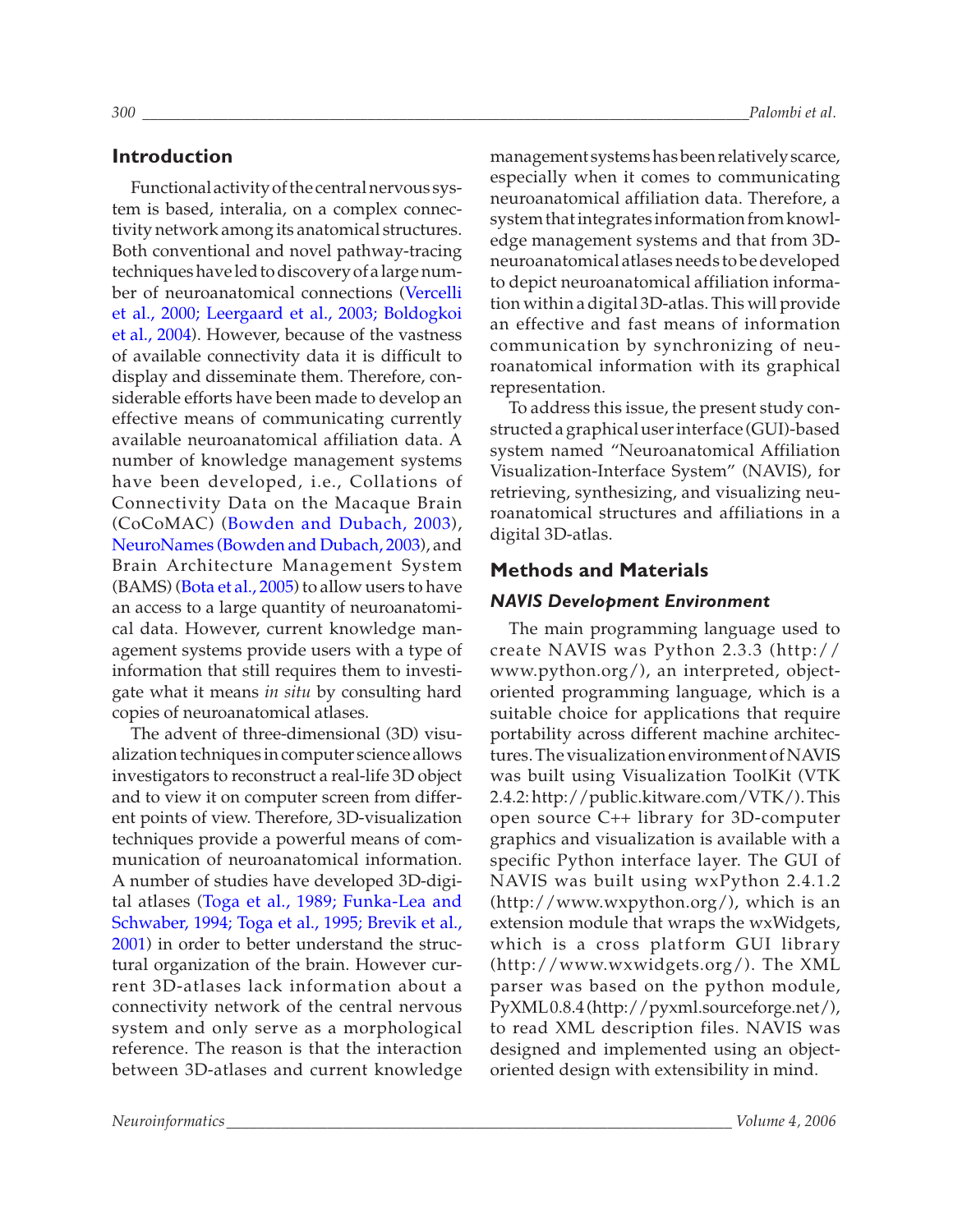

Fig. 1. General organization and data flow of NAVIS.

# *The General Structure of NAVIS*

The current version of NAVIS was constructed at two levels: an intrinsic level, which involves retrieving and processing of neuroanatomical data, and an output level as GUI where these data are visualized. The general structure of NAVIS is illustrated in Fig. 1. The intrinsic level of NAVIS consists of two modules: *Digital Atlas* (DA) and *DA with Connections* (DAC). The DA module contains two-dimensional (2D) spatial information and 3D-models of neuroanatomical structures. The DAC module is derived from the DA module and neuroanatomical connection data registered into NAVIS. The derivation of the DAC module is mediated by metadata, which describe specific formats of data organization to be used in NAVIS:

- 1. *Atlas properties* metadata organize information retrieved from the DAmodule into structural hierarchy inherent in neural organs,
- 2. *Affiliations* metadata is an entry point for neuroanatomical affiliation data. The output from the DAC module is used to visually represent neuroanatomical structures and affiliations in GUI.

At an output level of NAVIS, GUI has 2D- and 3D-viewer components. Both components interact with each other to allow users to navigate neuroanatomical information about a nucleus of interest that users choose before running the program.

# **The "Digital Atlas" Module**

The present study used a standard atlas, The Rat Brain in Stereotaxic Coordinates 5th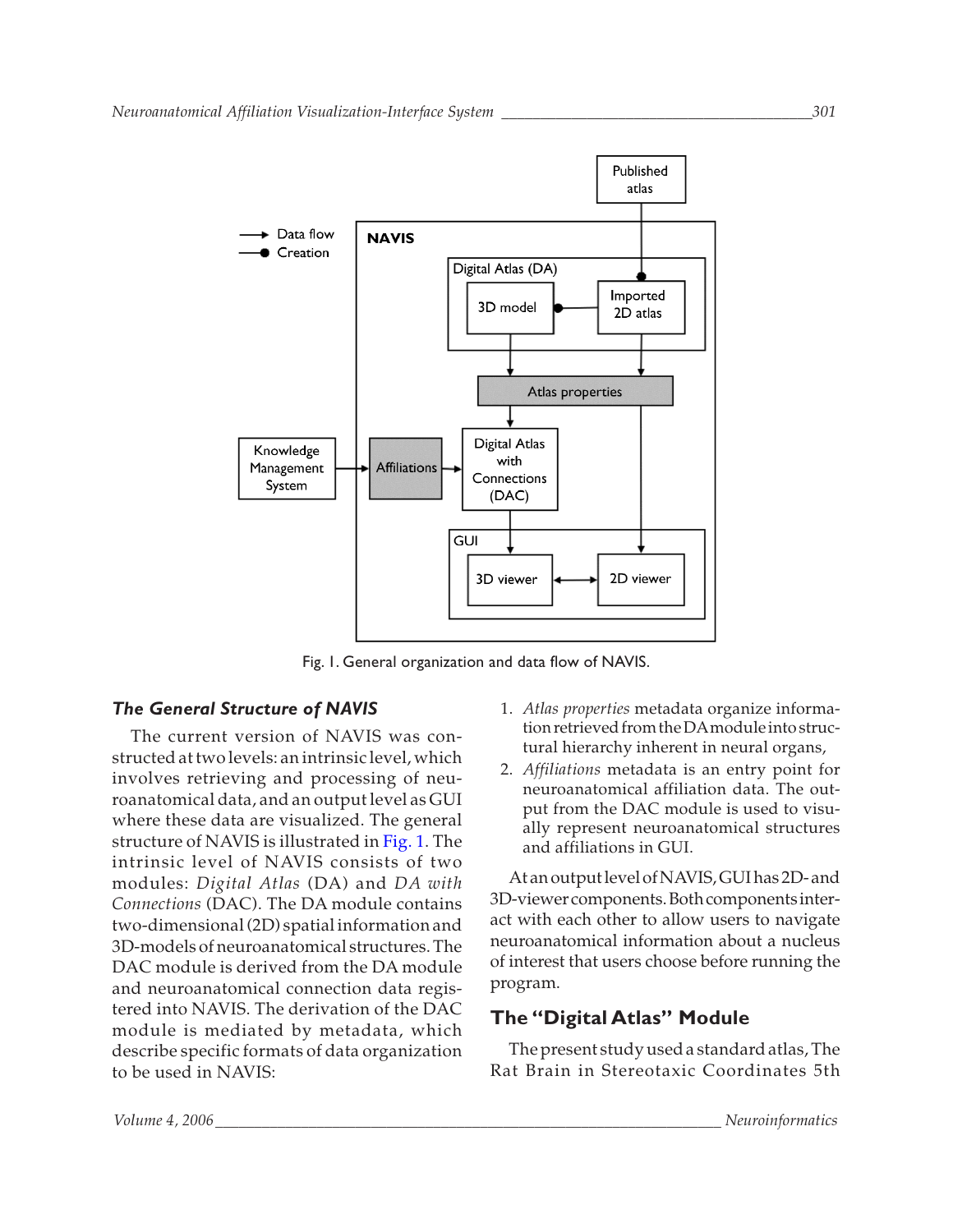

Fig. 2. Organization of the DA module.

Edition (RBSC5) [\(Paxinos and Watson, 2004\)](#page-17-0) to create the DA module (Fig. 2). In the DA module, 2D-spatial information of neuroanatomical structures was derived from RBSC5 directly, whereas 3D-models of nuclei and subnuclei were created from delineations in the coronal set of RBSC5. This was done for the nucleus of the solitary tract (Sol) and nuclei with which it is affiliated. Beyond this, the outline of the brain was included as well as the orientation plane, axes, and stereotaxic box.

RBSC5 contains a coronal set of 161 sections from a single rat brain at regular 120-µm intervals. The 2D-digital set of diagrams contains free-hand delineation of nuclei and subnuclei, and is available in encapsulated postscript format in the accompanying CD-ROM of RBSC5. The drawings on histologically prepared

tissues in RBSC5 were performed only on the right side of each section and the outline of structures on the left side was derived from using mirror image construction. This principle was also maintained in 3D-model reconstruction. In importing RBSC5 into the DA module, the coronal set was colored to assign each nucleus or subnucleus with its unique color.

For each nucleus or subnucleus a *3D-model* object was created. The "3D-model" object consists of *3D-structure file* and *3D-structure properties* attributes. 3D-structure files in a VTK format were constructed by computational 3Dreconstruction methods and each 3D-model was assigned a set of properties including a color, a pair of gravity centers, and a file name of the 3D-model.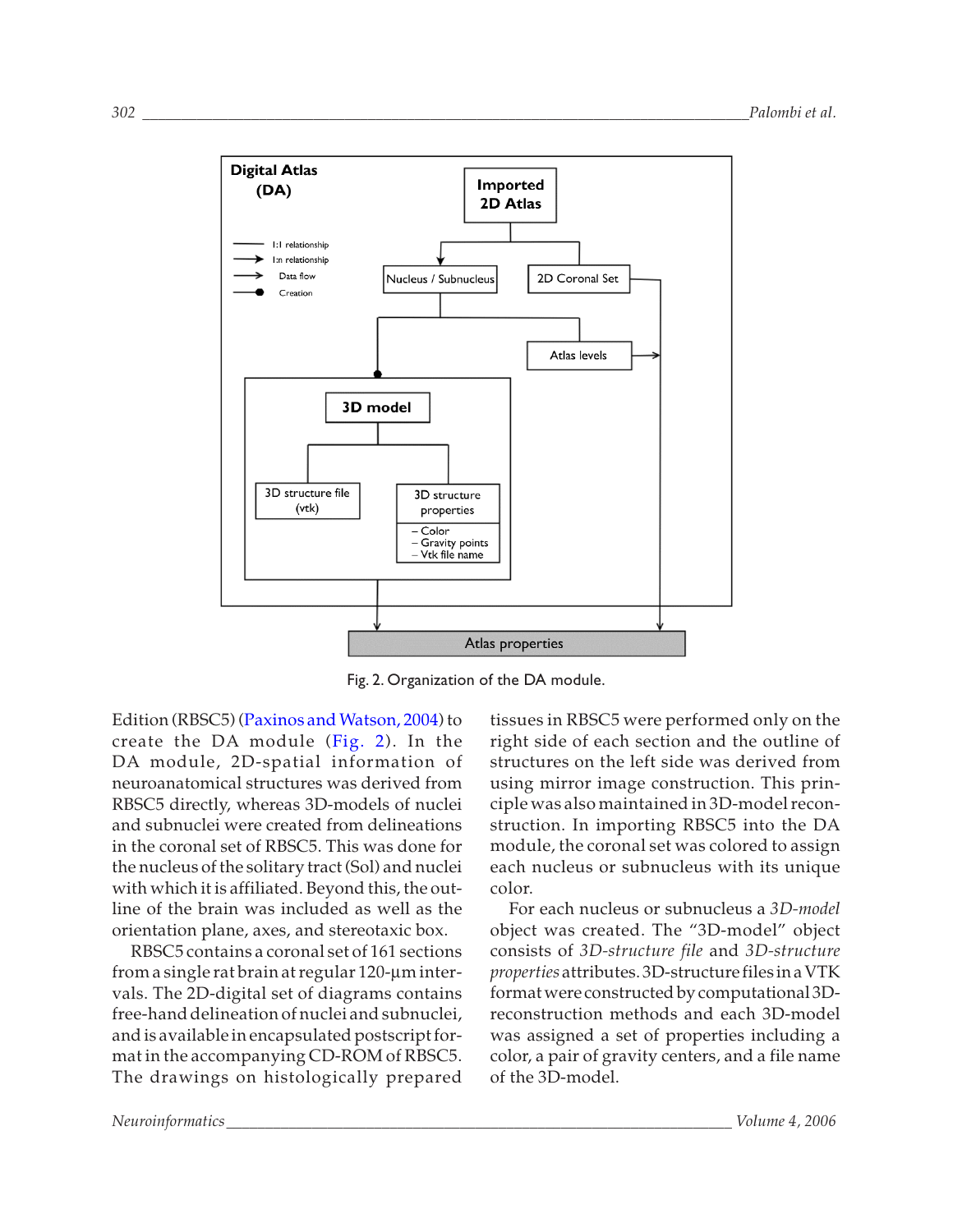### *The 3D-Reconstruction Process*

3D-models of the nucleus of interest and its affiliates were reconstructed using a sequence of 2D-planar anatomical delineation in RBSC5. The stereotaxic reference system was used to perform the 3D-reconstruction using the surrounding rectangle as reference. The 3Dreconstruction process consisted of three phases. The first phase was to convert and transform the 2D-digital set of diagrams to prepare contour extraction. The second phase was to extract the contour of each identified neuroanatomical structure. The third phase was to rebuild the 3D-surface model of each structure from a set of contours.

### Phase I

In RBSC5 structures in outline were drawn in continuous and/or broken lines. All the outlines in a digital diagram were converted to continuous lines to get closed areas. All features except the outlines and the surrounding rectangle were excluded in the 3D-reconstruction process. The set of 161 encapsulated postscript files were then converted to portable network graphics format. Each nucleus or subnucleus on each section was colored manually with reference to a color lookup table. In the lookup table a color (red, green, and blue) was assigned to each nucleus or subnucleus.

### Phase II

A distance map approach was used in the contour extraction process. In implementing this approach, a discrete distance called Chanfer distance was used [\(Borgefors, 1986\).](#page-17-0) The Chanfer distance allows a fast distance map computation. The Rosenfeld method was used to locate the nearest background pixel for each pixel in the image [\(Rosenfeld and Platz, 1966\).](#page-18-0) Two filter passes on the image allow the distance information to be propagated to all pixels. After filtering, the generated contour was a set of pixels with the smallest distance from the background. The polygonization of this set of pixels creates a nonintersecting polygonal contour. The polygonization method was based on Vittone's recognition algorithm for the decomposition of a discrete boundary into discrete 2D-line segments [\(Vittone, 1999\).](#page-17-0)

### Phase III

The surface reconstruction of 3D-objects from contour datasets was performed using the Delaunay triangulation method. The 3D-surface models were created from these datasets using a set of software tools (Nuages) developed by Bernard Geiger [\(Geiger, 1993\).](#page-17-0) In the process of reconstruction vertices were added on or inside contours to generate a compact tetrahedrization. The nearest neighbor connection was detected using the medial axis of the contours. This approach is suitable for branching structures. The resulting set of surface models was a 3D connection of contours preserving an original delineation in RBSC5. The set of triangles produced was directly converted to a VTK file format (vtkUnstructuredGrid). The set of 3Dtriangular models then underwent a smoothing process described in the VTK pipeline design as shown in [Fig. 3.](#page-5-0)

# **Metadata: Extensible Markup Language**

Metadata is structured data that describes a specific data organization used in a system. One of the universal formats of metadata used in informatics is eXtensible Markup Language (XML, <http://www.w3.org/XML/>) developed by the World Wide Web consortium ([http://www.w3.org/\)](http://www.w3.org/). Two important characteristics of XML distinguish itself from other formats of metadata. Its ability to organize data structurally and hierarchically allows users to describe a complex biological system in a simple manner. In addition, universality of XML lets users design a single data structure to interact with different types of documents and other systems. To take advantage of these characteristics, two XML description files were used in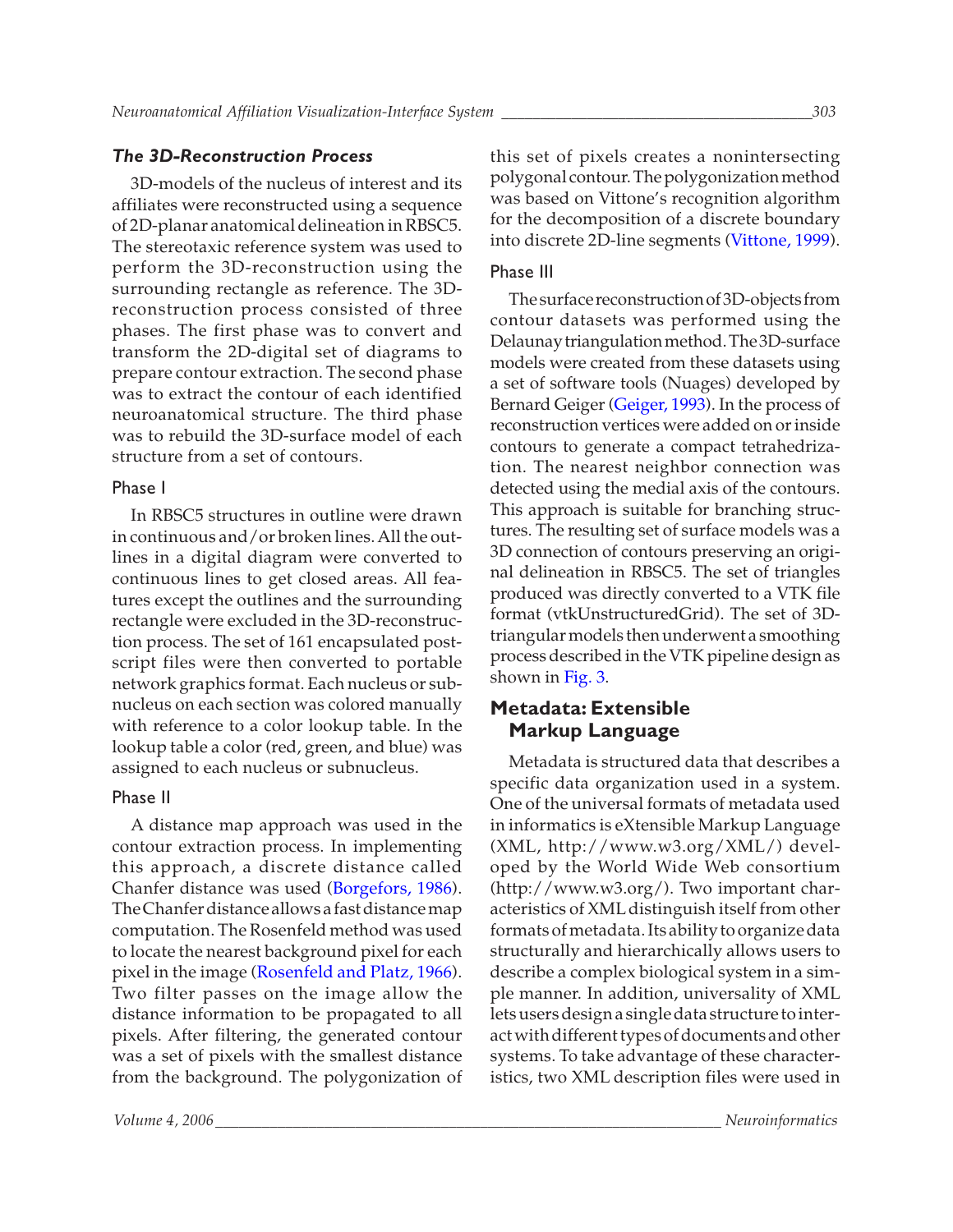<span id="page-5-0"></span>

Fig. 3.The VTK pipeline for smoothing 3D-models of neuroanatomical structures, vtkVoxelModeller, is a filter that converts an arbitrary data set to a structured voxel representation. vtkContourFilter takes any dataset as an input and generates an isosurface. VtkPolyDataConnectivityFilter removes an unnecessary isosurface that can be created when a 3D-model possesses concave features.vtkSmoothPolyDataFilter adjusts point coordinates using Laplacian smoothing. vtkPolyDataNormals computes point normals for a polygonal mesh.vtkStripper generates a triangle strip from the polygonal mesh.The VTK filters used to build this pipeline are available in Visualization ToolKit (VTK 2.4.2: [http://public.kitware.com/VTK/\)](http://public.kitware.com/VTK/).

NAVIS, one as a means of mediating data flow *(Atlas properties)* and the other for data retrieval *(Affiliations)*.

"Atlas properties" XML mediates data flow by organizing the content in the DA module into neuroanatomical hierarchy. As shown in

[Fig. 4A,](#page-6-0) the most upper level of hierarchy is "atlas", which represents the whole organ on which an atlas was based. It is characterized by attributes including species, organ, information about the atlas, and properties of 3D-model of the organ. "Atlas" and "nucleus" elements are in a 1:n relation (one to many) as there are many nuclei identified in the atlas. Each "nucleus" element has a "panel" tag and attributes including "longname" and 3D-model properties. The "panel" tag consists of the range of atlas levels and coordinates of the bounding box at which the nucleus can be identified. The relationship between "nucleus" and "subnucleus" elements can vary, depending on the number of subnuclei identified in each nuclei. The "subnucleus" element has attributes such as "partname" and 3D-model properties. All the values for attributes of elements in "Atlas properties" XML are retrieved from the DA module.

"Affiliations" XML was written primarily to take advantage of universality of XML for retrieval of neuroanatomical projection data from currently available on-line knowledge management systems and other forms of knowledge representation such as published papers. The "Affiliations" XML description file consists of a set of "affiliation" elements as shown in [Fig. 4B.](#page-6-0) Each element has attributes including origin of projection, target of projection, type of connection, strength of projection, and database/reference from which affiliation data were retrieved. Neuroanatomical affiliation data can be appended to each "affiliation" element of the XML description file either m anually by users or automatically by developing a module, which allows registration of connectivity data retrieved from database. The present study used the former method of data entry.

# **The "Digital Atlas With Connections" Module**

Every component of the DAC module was implemented as an individual Python class,

*Neuroinformatics\_\_\_\_\_\_\_\_\_\_\_\_\_\_\_\_\_\_\_\_\_\_\_\_\_\_\_\_\_\_\_\_\_\_\_\_\_\_\_\_\_\_\_\_\_\_\_\_\_\_\_\_\_\_\_\_\_\_\_\_\_\_\_\_\_ Volume 4, 2006*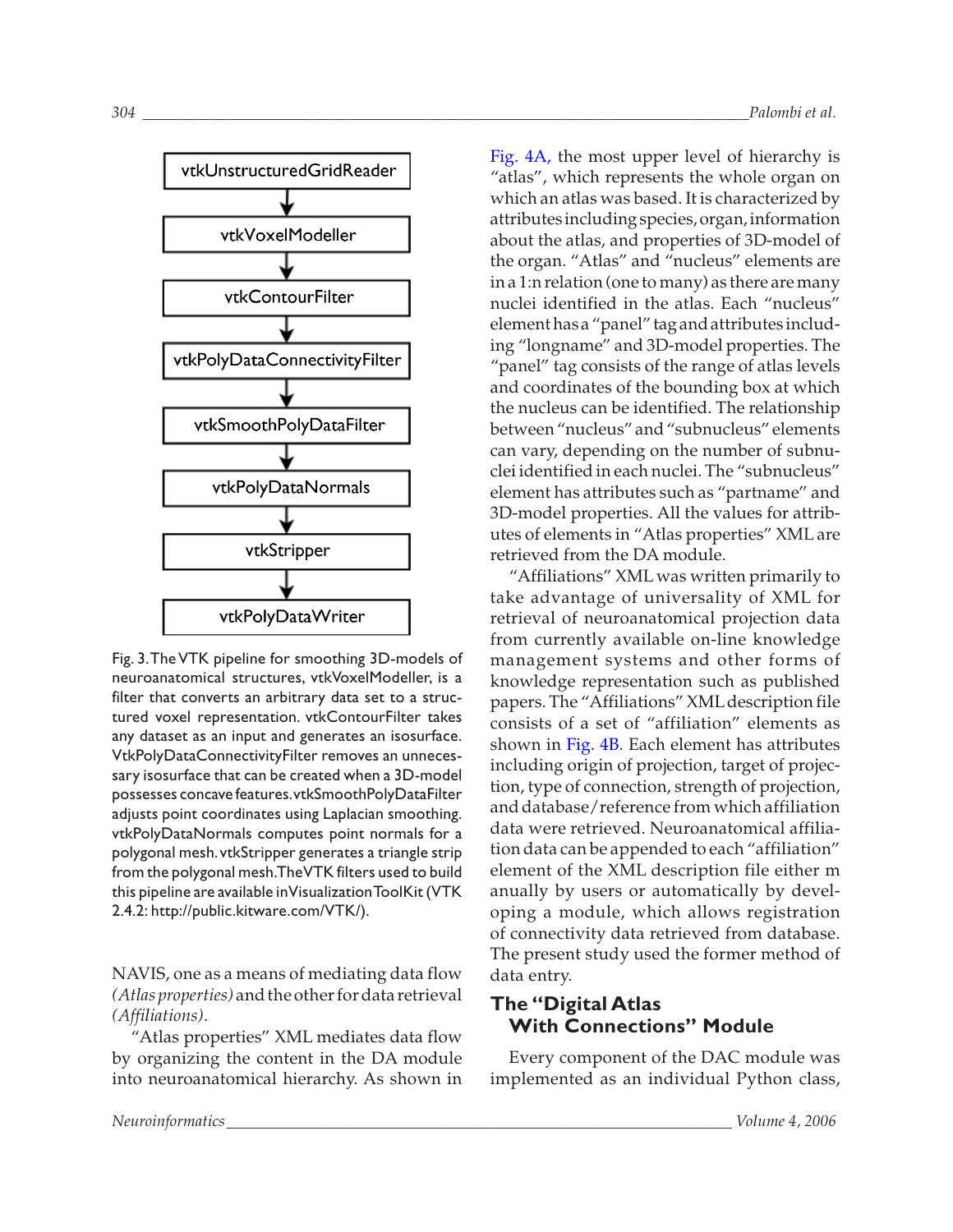<span id="page-6-0"></span>

```
\frac{2}{x} <?xml version="1.0" ?>
  <!-- /NAVIS version 1.0 / -->
- <atlas_properties>
 - <atlas species="Rat" organ="Brain" title="The Rat Brain in Stereotaxic Coordinates 5th Edition" authors="Paxinos, G. and Watson, C." year="2004"
     color="0, 255, 0" vtk file="Brain.vtk">
   - <nuclei>
     - <nucleus name="Sol" longname="Nucleus of the solitary tract" color="250, 250, 255" gravity_center_right="-0.109, 0.524, 0.317">
         <memo>The nucleus of the solitary tract (Sol) is the primary visceral and taste information relay center.</memo>
        <panel firstsection="125" lastsection="161" frame="0,1220,440,1510" />
        <subnucleus name="sol" partname="Solitary tract" color="209, 0, 178" gravity_center_right="-0.169, 0.526, 0.341" vtk_file="sol_t.vtk" />
        <subnucleus name="SolDL" partname="Dorsolateral" color="121, 208, 97" gravity_center_right="-0.093, 0.542, 0.265" vtk_file="SolDL.vtk" />
        \mathbf{H}<subnucleus name="SolRL" partname="Rostroclateral" color="245, 130, 95" gravity_center_right="-0.295, 0.472, 0.562" vtk_file="SolRL.vtk" />
         <subnucleus name="SolRC" partname="Rostrocentral" color="242, 255, 0" gravity_center_right="-0.201, 0.496, 0.469" vtk_file="SolRC.vtk" />
       </nucleus>
      \mathbf{H}- <nucleus name="AP" longname="Area Postrema" color="64, 216, 214" gravity_center_right="-0.001, 0.567, 0.255" vtk_file="AP.vtk">
        <panel firstsection="147" lastsection="152" frame="0,1200,225,1350" />
       </nucleus>
       <nucleus name="KF" longname="Kolliker-Fuse nucleus" color="45, 139, 70" gravity center right="-0.352, 0.545, 0.879" vtk file="KF.vtk" />
     </nuclei>
    </atlas>
  </atlas_properties>
```
# В

```
<?xml version="1.0" ?>
  <|- // -->
- <affiliation_data>
 - <affiliations species="rat">
     \leftarrow /Sol/ -->
     <affiliation origin="Sol" target="Amb" />
     <affiliation origin="Sol" target="10N" strength_of_projection="strong" />
     <affiliation origin="Ce" target="SolM" />
     <affiliation origin="LPB" target="SolM" connection_type="I" database="PubMed" />
     : :<affiliation origin="SolM" target="LPBE" />
     <affiliation origin="SolM" target="LPBC" />
    </affiliations>
  </affiliation_data>
```
Fig. 4.The data structure of **(A)** "Atlas properties" and **(B)** "Affiliations" described in XML format.

the basic unit of the object-oriented program, permitting an easy implementation of hierarchical data structure described in XML metadata and subsequently allowing visual representation of each neuroanatomical entity and connectivity on computer screen. In NAVIS, neuroanatomical structure was modelled at three levels—organ, nucleus, and subnucleus—based the levels of structural hierarchy at which the original atlas identifies neuroanatomical entities. As shown in [Fig. 5,](#page-7-0) the "NeuroSubnucleus" class inherits from the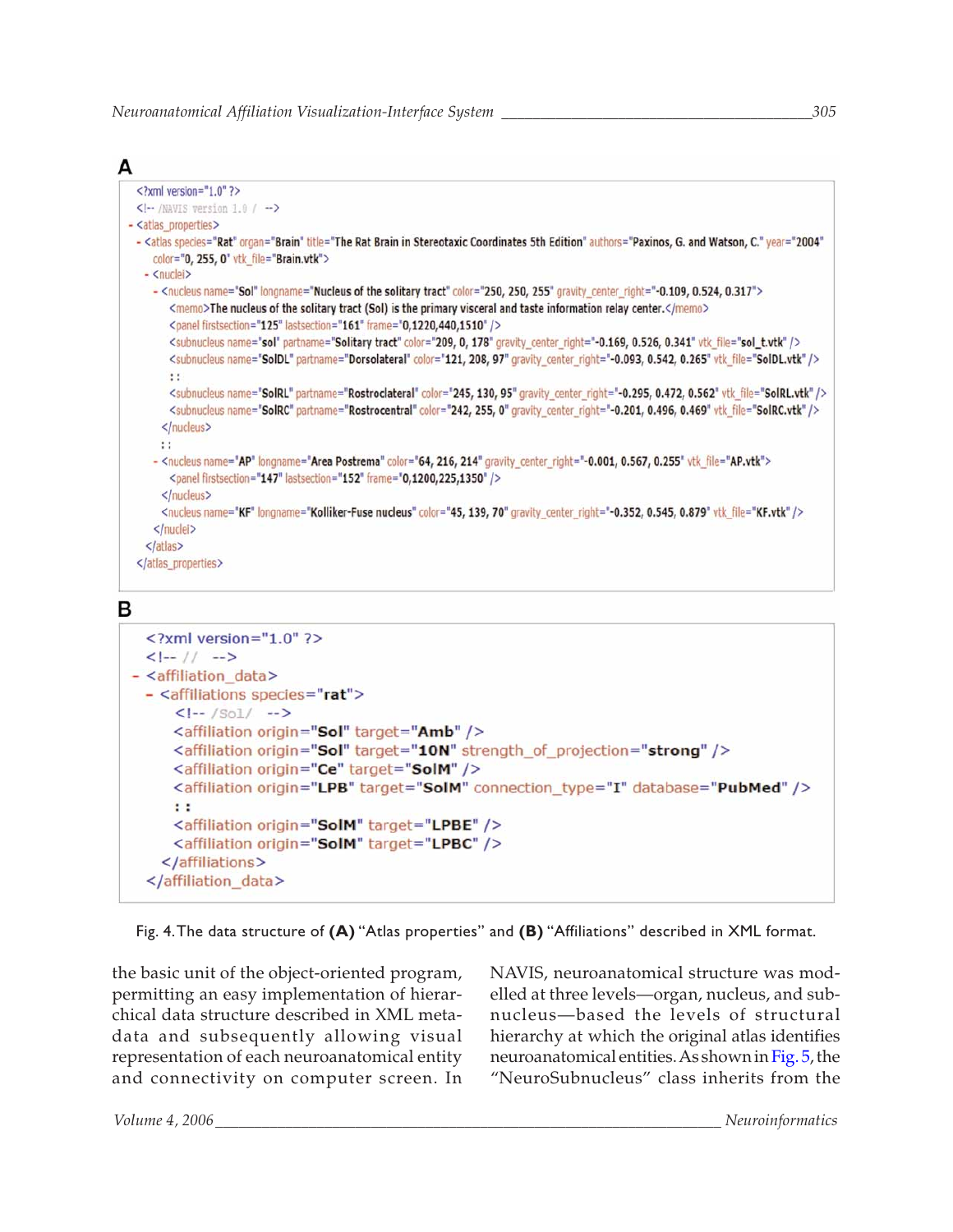<span id="page-7-0"></span>

Fig. 5. Organization of the DAC module.



Fig. 6. General structure of NAVIS GUI.

"NeuroNucleus" class, which in turn inherits from the "NeuroOrgan" class. These classes were prepared to represent each neuroanatomical hierarchical unit used in NAVIS. The "NeuroAffiliation" class was prepared to represent affiliation data retrieved from the "Affiliations" XMLdescription file. As the classes in the DAC module were prepared to implement data structure described in "Atlas properties" and "Affiliations" XML files, their attributes conform the attributes of relevant elements in the XMLfiles.

Each piece of affiliation data from "Affiliations" XML is registered into an appropriate object

represented by "NeuroNucleus" or "Neuro Subnucleus" class, based on values assigned in its "origin" and "target" attributes (Fig. 5). After data registration from the XML description files is completed, the objects represented by "NeuroOrgan," "NeuroNucleus" and "NeuroSubnucleus" classes are registered into NAVIS GUI to make themselves available for visualization.

# **GUI in NAVIS**

The GUI in NAVIS consists of three components (Fig. 6).

*Neuroinformatics\_\_\_\_\_\_\_\_\_\_\_\_\_\_\_\_\_\_\_\_\_\_\_\_\_\_\_\_\_\_\_\_\_\_\_\_\_\_\_\_\_\_\_\_\_\_\_\_\_\_\_\_\_\_\_\_\_\_\_\_\_\_\_\_\_ Volume 4, 2006*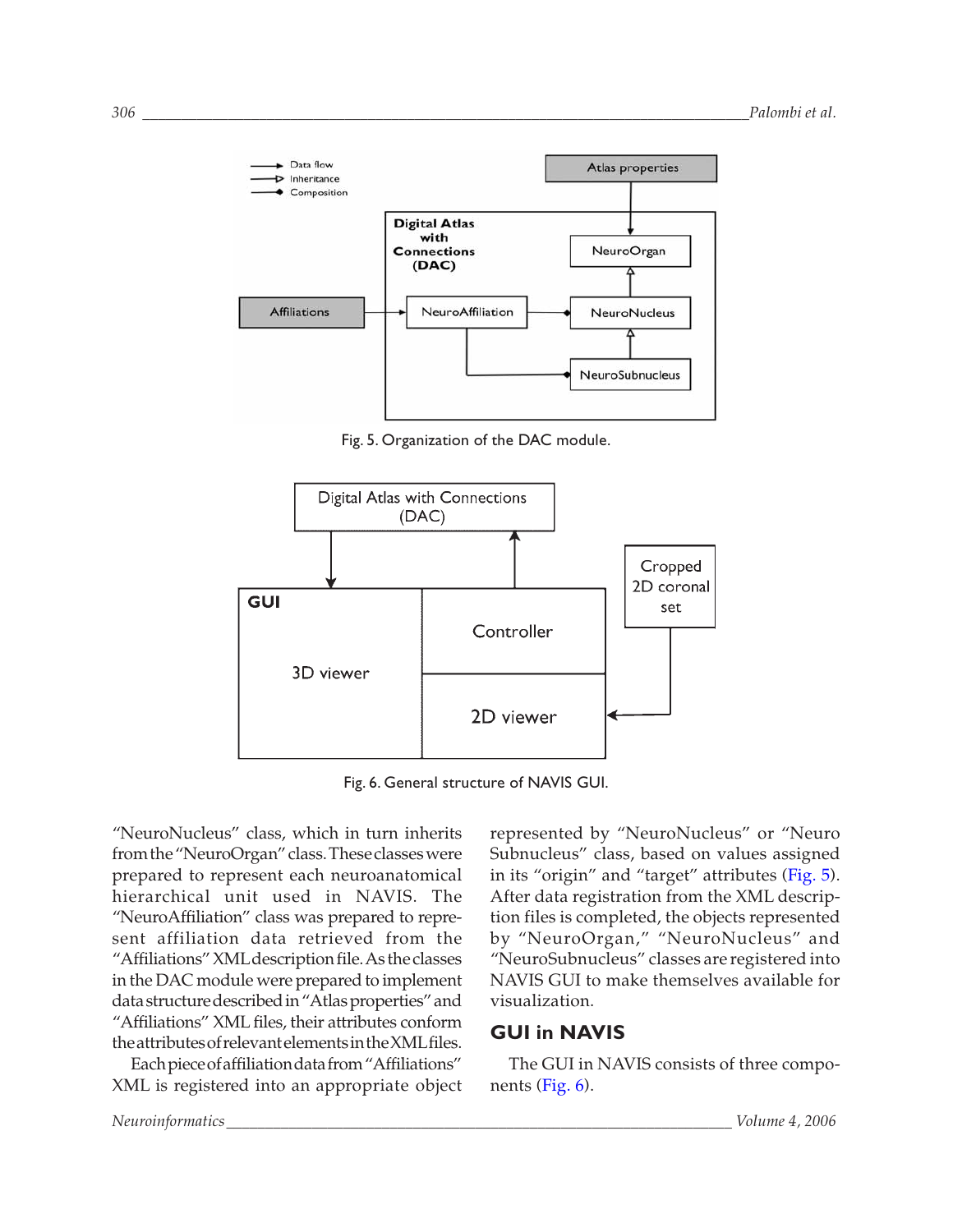- 1. 3D-viewer, which depicts nuclei/subnuclei structures and projections in a 3D-space;
- 2. 2D-viewer, which shows a 2D-coronal set of a nucleus/subnucleus of interest in focus; and
- 3. Controller, which allows users to selectively visualize the structure and affiliations of a nucleus/subnucleus of interest.

The 3D-viewer panel was implemented by using a set of VTK and wxPython classes. Each object created from the DAC module is assigned a 3D-model in a VTK file format, which was created during the 3D-reconstruction process. VTK files are read and displayed in the 3Dviewer using the standard VTK visualization pipeline [\(Schroeder et al., 2004\).](#page-18-0) In retrieving data from a 2D-coronal set, NAVIS retrieves atlas levels and bounding box coordinates of a nucleus of interest selected by users, from the "panel" tag of the "nucleus" element in "Atlas properties" XML. Then it crops an original coronal image from RBSC5 to show the nucleus of interest and its surrounding structures in focus. This cropped image set is registered into the 2D-viewer panel for user navigation.

The controller panel interacts with the DAC module to manipulate visualization of neuroanatomical structures and affiliations in the 3D-viewer on the user's request. Python programming language has a built-in data type called "dictionary," which is a collection of data that are indexed and retrieved by keys. Therefore, in selecting a set of neuroanatomical structures and affiliations for display, the controller retrieves and utilizes a dictionary from the DAC module, which is a collection of the objects that are indexed by abbreviations of neuroanatomical structures.

# **Visualization of Neuroanatomical Affiliation in 3D**

The current first version of NAVIS depicts three types of projection information in the 3Dviewer, including connectivity type, connectivity strength, and projection direction. To depict neuroanatomical projections in 3D, lines were created by joining gravity centers of the 3D-model of a nucleus or subnucleus of interest with those of its affiliated structures. In NAVIS, there are four types of connection: ipsilateral, contralateral, bilateral, and unknown. In joining gravity centers, different combinations of line connections were implemented to visualize different types of connections [\(Fig. 7\).](#page-9-0) Visual representation of information on connectivity strength was based on qualitative criteria consisted of four levels: lower, medium, strong, and unknown. In depicting connectivity strength, color intensity variation was used. Strongest connectivity was signified by brightest intensity. In addition, a first letter representing each level of connectivity strength ("L," "M," "S," and "U") was inserted in the midpoint of each line. After creating lines, cone animation was built along each line to show the direction of projections [\(Fig. 8\).](#page-10-0) The color of each line was assigned to conform to that of a nucleus or subnucleus of interest.

### **Data Insertion and Construction**

To demonstrate an application of using NAVIS, the nucleus of Sol was selected as an example. Sol is the brain's primary visceral and gustatory relay center, which consists of 14 subnuclei, according to a cytoarchitectonic criteria by Paxinos and Watson (2004), with a lot of information on its connections [\(Paxinos, 2004\).](#page-17-0) Paxinos and Watson (2005) did not commit themselves on the borders of all subnuclei of Sol in their published atlas. For the purpose of this study they completed these borders and this permitted 3D-reconstruction of all subnuclei.

In the present study, neuroanatomical projection data of the rat Sol were collected from selected literature in PubMed since 1975. Fortynine identified projection data of Sol were inserted in the "Affiliations" XML description file. 3D-models were reconstructed from RBSC5 for all subnuclei of Sol and their affiliated structures, resulting in the total of 45 rat brain nuclei and subnuclei with 3D-representation.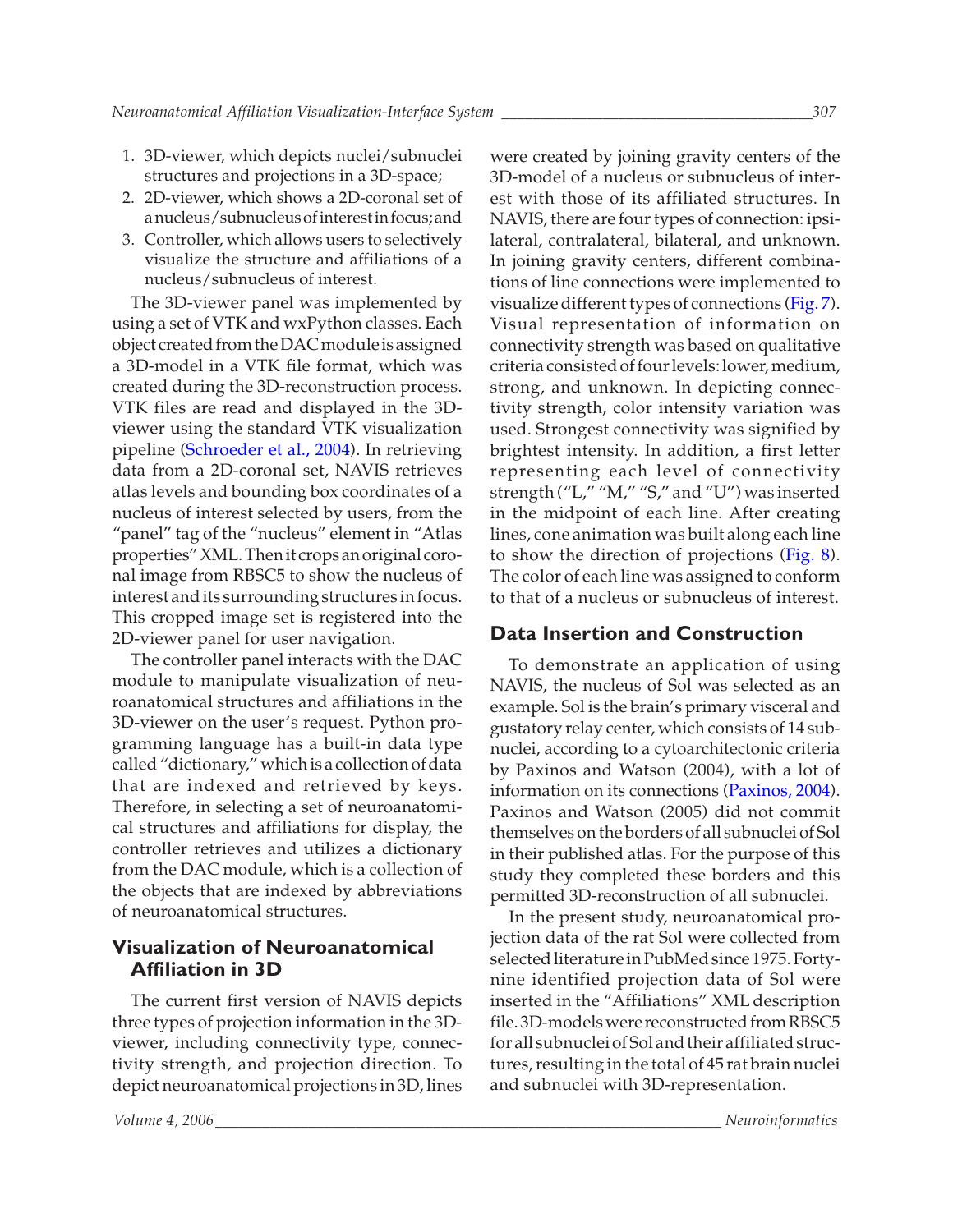<span id="page-9-0"></span>

Fig. 7. Depiction of different connection types in 3D. Each structure has a pair of gravity points.**(A)** Ipsilateral connection is depicted by connecting the gravity centers of the same side. **(B)** Contralateral connection is shown by connecting the gravity centers of the opposite side.**(C)** Bilateral connection was shown by joining each gravity center from the nucleus/subnucleus of interest with both gravity centers of each affiliated structure.**(D)**'Unknown' type of connection was displayed by joining one gravity center from the nucleus/subnucleus of interest with both gravity centers of each affiliated structure.

# **Results**

NAVIS is characterized by its ability to interactively display neuroanatomical structures in 2D- and 3D-spaces, its facility to depict neuroanatomical affiliations directly onto 3D-atlases, and its power to coordinate different forms of neuroanatomical affiliation information.

# *Initial Setting Module in NAVIS*

In starting NAVIS, users are presented with the NAVIS main controller frame [\(Fig. 9\).](#page-11-0) Three decisions have to be made before starting the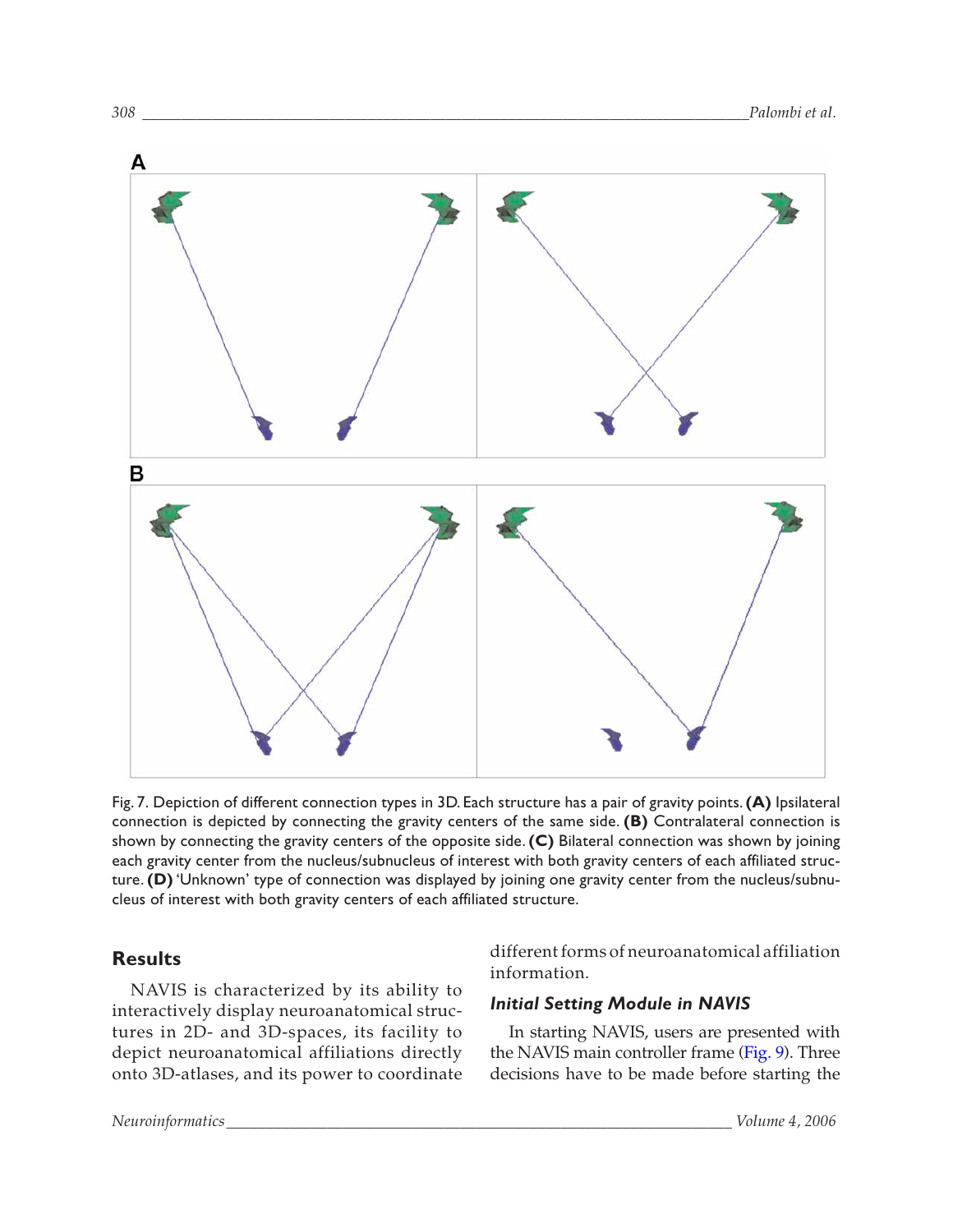<span id="page-10-0"></span>

Fig. 8. Animation showing **(A)** afferent and **(B)** efferent projections. Structure α is the nucleus/subnucleus of interest and structure  $β$  is its affiliated structure.

NAVIS GUI: *Atlas, Affiliation data, and Nucleus*. "Atlas" refers to a choice among published atlases that offer a digitalized 2D-coronal set and a 3Dsurface reconstruction model of neuroanatomical entities identified in an atlas. Only RBSC5 is available in the current version of NAVIS. "Affiliation data" refers to an XML description file through which NAVIS retrieves neuroanatomical affiliation data. Users can choose

any XML description file by clicking on the "Load" button, if it conforms to the "Affiliations" XML used in NAVIS. "Nucleus" allows users to choose nucleus of interest in which NAVIS GUI will display as the point of view. Users can get further information of each option by clicking on the "Details" button next to each drop-down menu. Users can then proceed with NAVIS GUI by clicking on the "Viewer" button.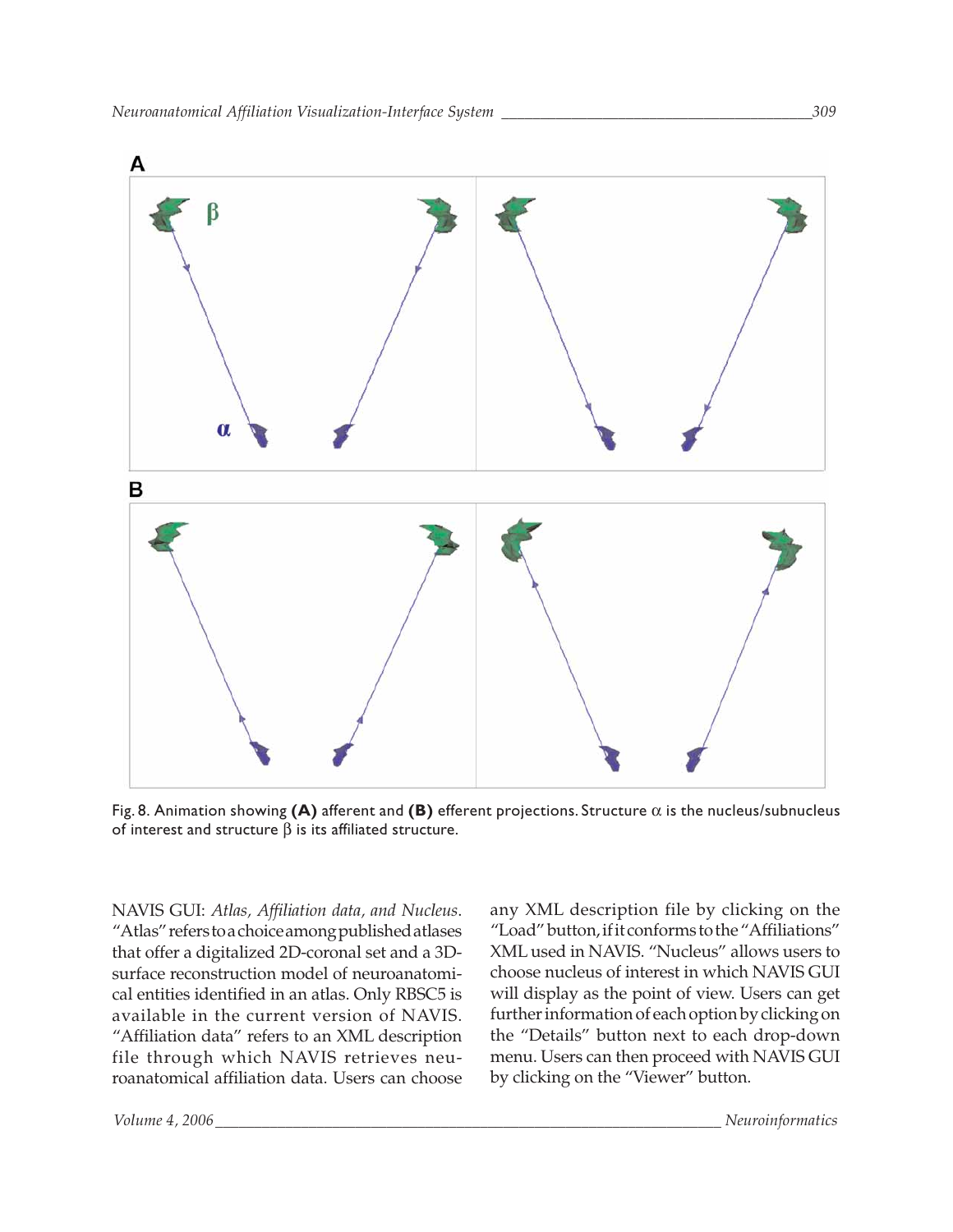<span id="page-11-0"></span>

| Atlas:            | RBSC5                |        | Details      |
|-------------------|----------------------|--------|--------------|
| Affiliation data: | affiliation_data.xml |        | Load         |
| Nucleus:          | Sol                  |        | Details<br>▼ |
|                   |                      | Viewer | Exit         |

Fig.9.Before running NAVIS GUI,users can choose an atlas,an XML file containing affiliation data and a nucleus of interest to be viewed as a point of view.

### *Display of Neuroanatomical Structures in NAVIS*

There are generally two types of structural information displayed in the 3D-viewer panel of NAVIS GUI. One type is the nucleus of interest and all of its subnuclei if present, which are displayed as different colors registered in the lookup table. NAVIS GUI starts by displaying the nucleus of interest. There are two types of nuclei—the one with subnuclei and the other with no substructure. Whereas the latter type of nucleus is displayed as a single structure, the former type is displayed as a group of its subnuclei, all with the identical color, which changes on clicking to signify that there is a further cytoarchitectonic classification of this nucleus. In starting NAVIS GUI, a button is generated for each nucleus of interest and its subnuclei on the upper right panel. An example of 3D-models displayed and a set of buttons created for Sol and its subdivisions is shown in [Fig. 10A and B.](#page-12-0) Users can click on a button to selectively display a nucleus of interest or its subnuclei. The other type of neuroanatomical structures displayed in 3D is a set of affiliated structures of the nucleus of interest. Unlike the nucleus of interest, they are not assigned a button, because their display will

depend on the user's choice of afferent/efferent display settings in the controller panel.

The 3D-viewer panel allows users to interactively view 3D-structures on display using the mouse. In the 3D-viewer, users can access functions offered by VTK. 3D-structures can be viewed at different camera angles by left click and drag in the direction to which users want to rotate 3D-models. Right click and drag allows users to zoom in and out 3D-models. Users can also relocate the whole displayed structures to adjust the viewpoint by middle click and drag. In addition, users can choose a type of 3D-representation of structures displayed in the viewer by pressing "w" key to view the wire frame model and "s" to view the surface model.

The 2D-viewer panel shows a set of coronal section images of the nucleus of interest, its subnuclei, and their surrounding structures as shown in [Fig. 10C.](#page-12-0) Each nucleus/subnucleus is labeled and assigned a color corresponding to that of its 3D-model and button. Users can navigate through a coronal image set by moving a slider or clicking an arrow next to the text showing an atlas number with reference to RBSC5. The location of the current coronal section is also indicated by a line on the sagittalsection plan displayed next to a coronal image.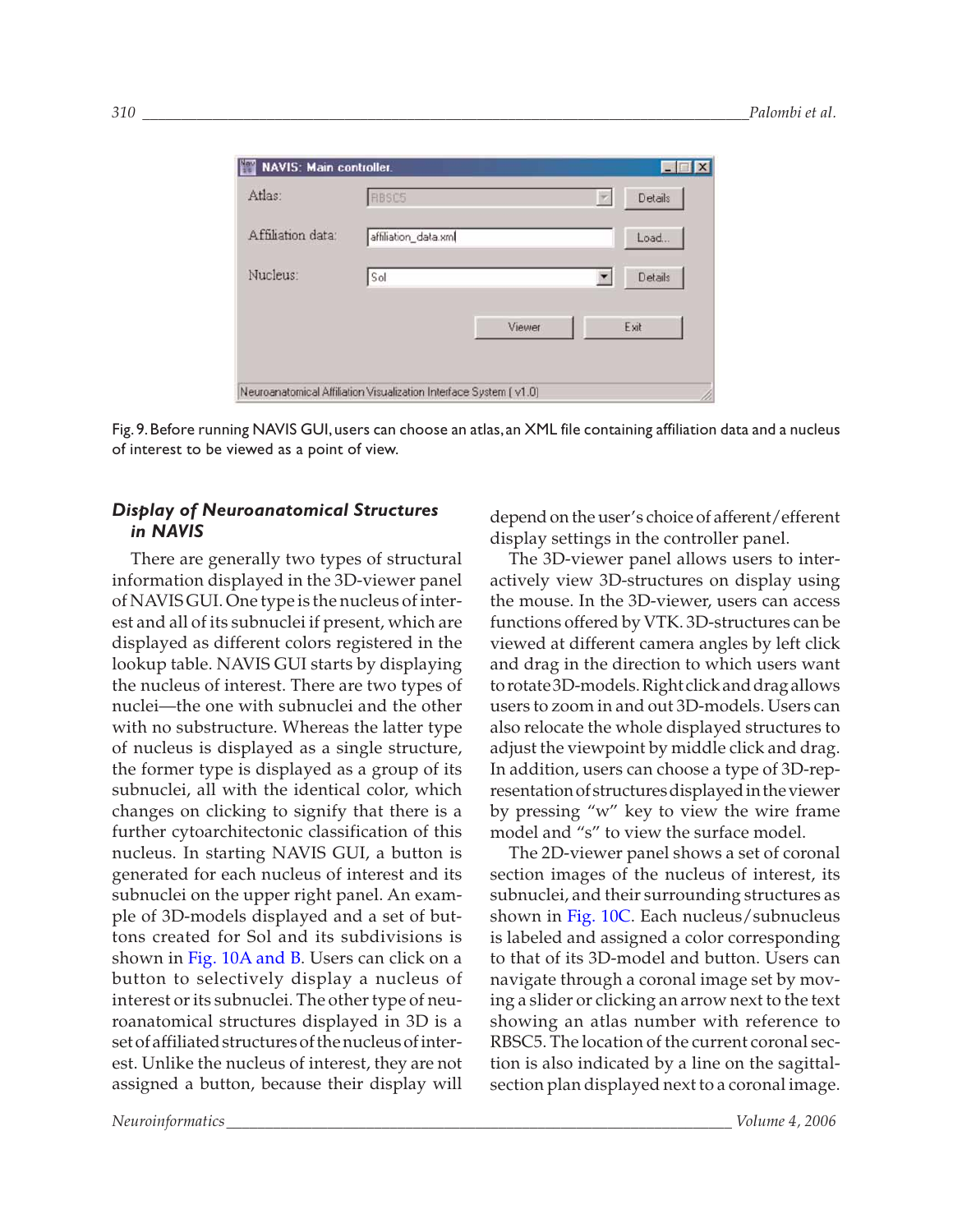<span id="page-12-0"></span>

Fig. 10. NAVIS GUI showing Sol as the nucleus of interest (ventral view). GUI consists of **(A)** the 3D-viewer panel (left),**(B)** the controller panel (upper right), and **(C)** the 2D-viewer panel (lower right).

# *Display of Neuroanatomical Affiliations in NAVIS*

3D-visualization output of projection data can be retrieved using any combination of two selections: affiliation data and direction of projections. On selecting a nucleus of interest by checking an "Afferent" or "Efferent" box in the controller panel, users can view the structures and projecting lines that connect with the nucleus of interest as well as with its subnuclei. [Figure](#page-13-0) [11A](#page-13-0) depicts all afferent and efferent projection data of Sol and those of its subnuclei that have been entered into DAC. This simultaneous depiction allows users to observe a general pattern of afferent and/or efferent projections of a nucleus of interest. Users can dissect this general pattern by clicking a button assigned for each subnucleus and subsequently viewing its projections selectively as shown in [Fig. 11B.](#page-13-0) Therefore, in viewing projections of each subnucleus, users can observe the contribution of each subnucleus in forming the general projection pattern of the nucleus of interest.

# **Coordination of Neuroanatomical Information in NAVIS**

NAVIS coordinates different types of neuroanatomical information, presented in text,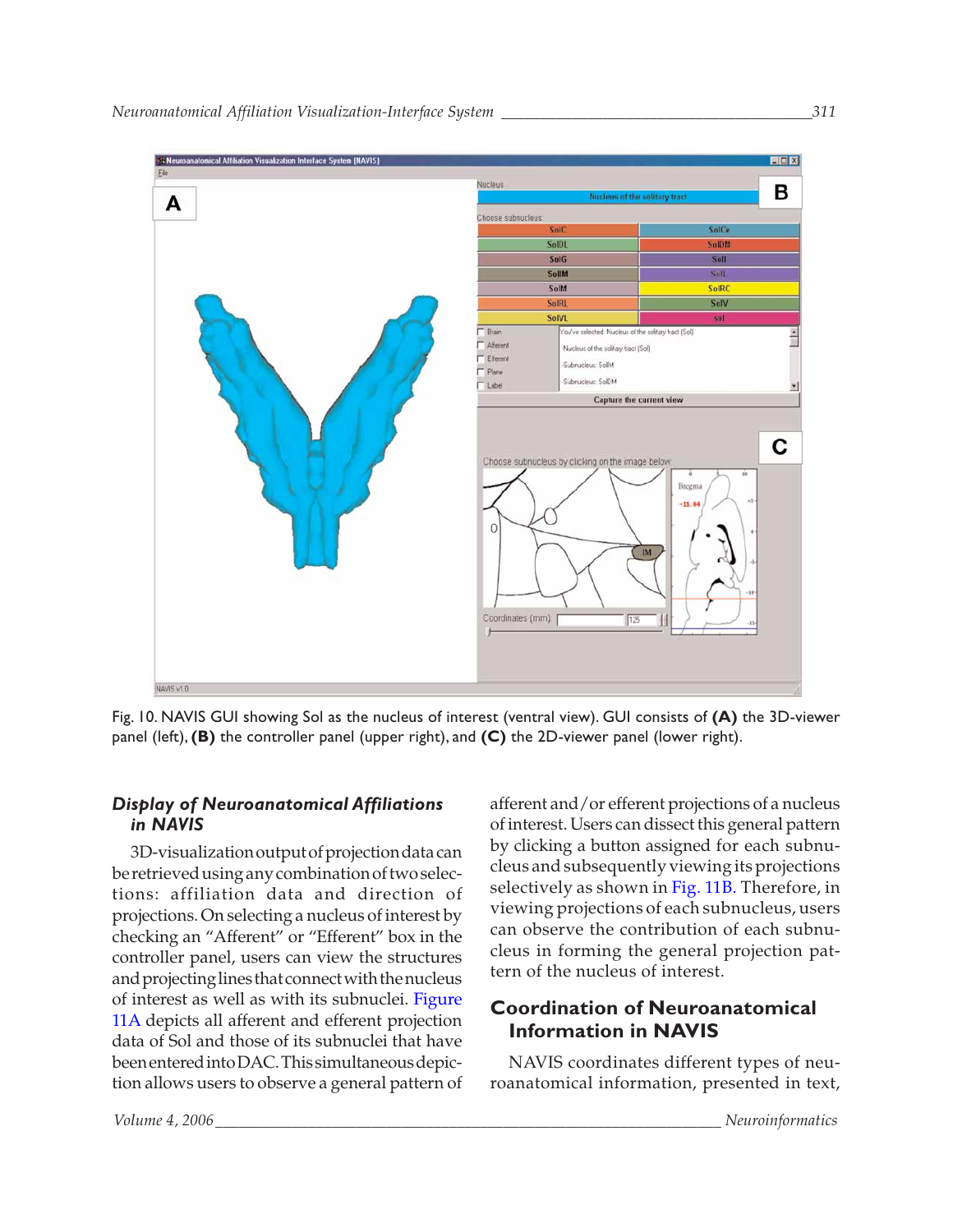<span id="page-13-0"></span>

Fig. 11.The 3D-visualization output of affiliation data of Sol (dorsal view). **(A)** Afferent and efferent projections of Sol and its subnuclei. Users can view all projections of a nucleus of interest and those of its subnuclei at the same time in a single 3D-space to observe a general pattern of afferent/efferent projections.**(B)**Afferent and efferent projections of the ventral part of Sol. Users can view projections of each subnucleus selectively.

2D- and 3D-graphical formats, which are synchronously displayed on the user's request. Hence users can retrieve these types of information at the same time, promoting a fast and effective communication of neuroanatomical information. [Figure 12](#page-14-0) demonstrates coordination of information between the 2D- and 3Dviewers. In ticking a "Plane" check box and choosing an atlas level by the slider located below

the coronal image set, users cannot only observe a different coronal diagram in 2D, but also view in 3D which atlas level they have chosen (Fig. 12A). After choosing an atlas level of interest, users can select an individual nucleus/subnucleus by left-clicking on a coronal image [\(Fig](#page-14-0). [12B\)](#page-14-0). On clicking, the 3D-viewer immediately responds by selectively displaying a 3D-model of the chosen nucleus/subnucleus. At the same

*Neuroinformatics\_\_\_\_\_\_\_\_\_\_\_\_\_\_\_\_\_\_\_\_\_\_\_\_\_\_\_\_\_\_\_\_\_\_\_\_\_\_\_\_\_\_\_\_\_\_\_\_\_\_\_\_\_\_\_\_\_\_\_\_\_\_\_\_\_ Volume 4, 2006*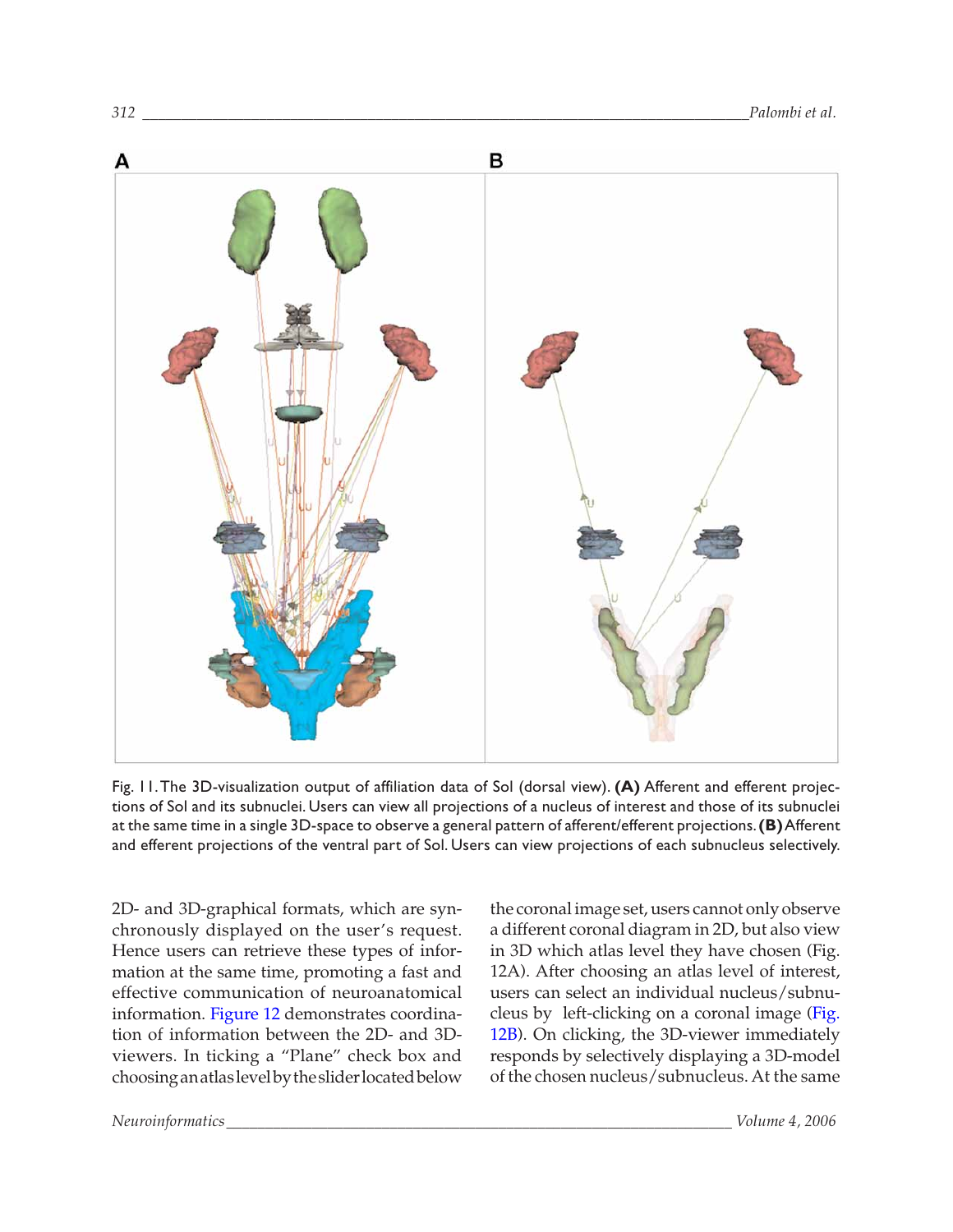<span id="page-14-0"></span>

Fig. 12. Coordination of 2D- and 3D-information in NAVIS GUI.**(A)** Clicking on the "Plane" check box (indicated by an arrow) allows users to view a coronal plane in the 3D-viewer with displayed structures.The plane in 3D moves along the atlas levels of the structure of interest when the user navigates through a coronal set in the 2D-viewer panel. **(B)** Users can choose a nucleus/subnucleus of interest by clicking on a coronal section. In clicking the medial part of Sol (SolM; indicated by an arrow), the 3D-viewer selectively displays the 3D-model of SolM.

time, users can also retrieve 3D-stereotaxic coordinates of the clicked point from the 2D-viewer panel.

To observe in 3D where structures exist within the brain, users can click on the "Brain" check box at the controller panel to view the 3D brain outline with the structures on display. In addition, users can add the 3D stereotaxic frame and axes to the 3D-viewer by clicking on the "Stereo-frame" check box. As shown in [Fig. 13A,](#page-15-0) in checking a "Label" box, nomenclature abbreviations appear adjacent to 3D structures displayed in the 3D-viewer panel. Although each neuroanatomical structure can be identified by its unique color assigned in the lookup table, simultaneous visualization of a 3D-model with its abbreviations allows an immediate identification of structures.

After dissecting the general projection pattern of a nucleus of interest by selectively viewing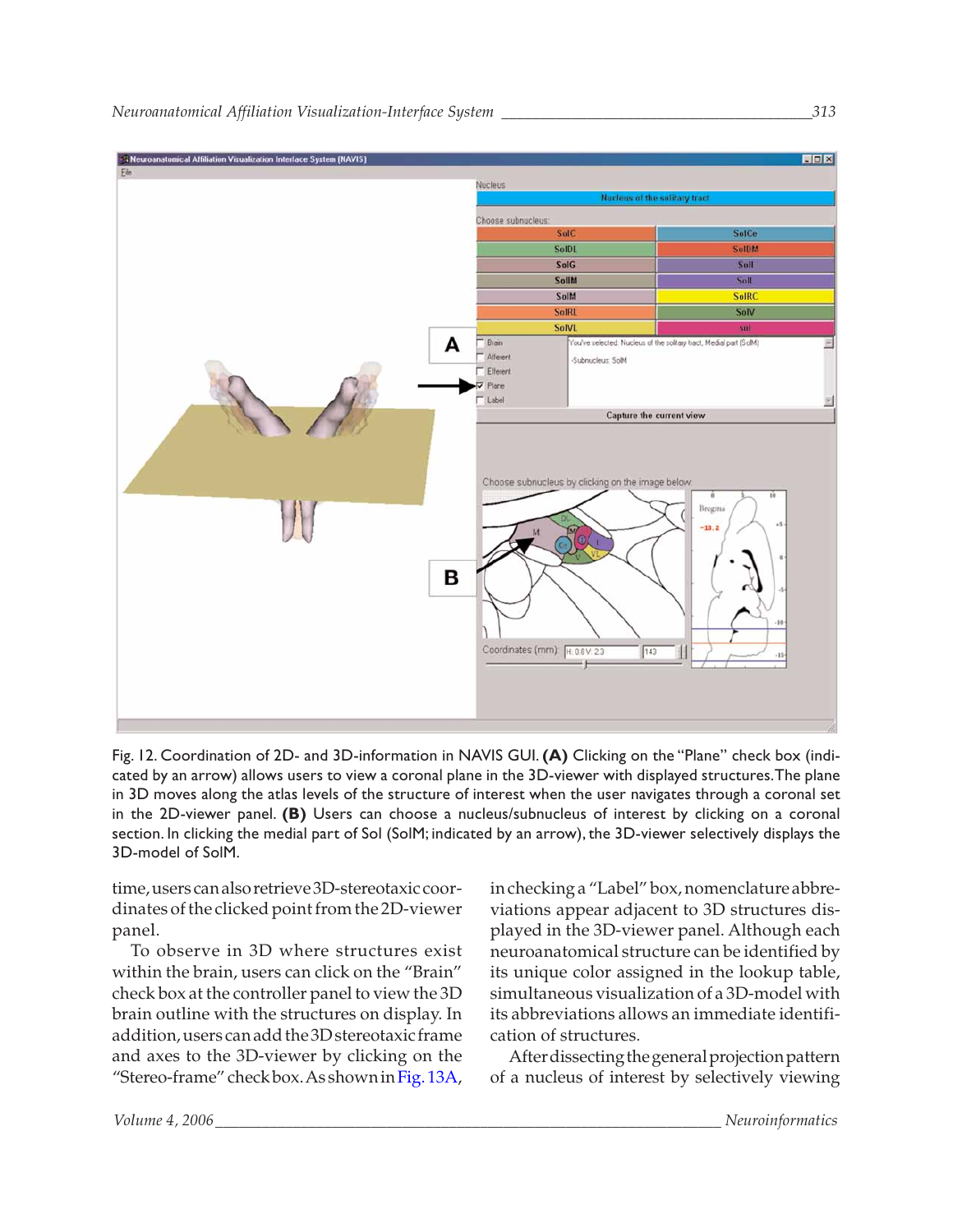<span id="page-15-0"></span>

Neuroinformatics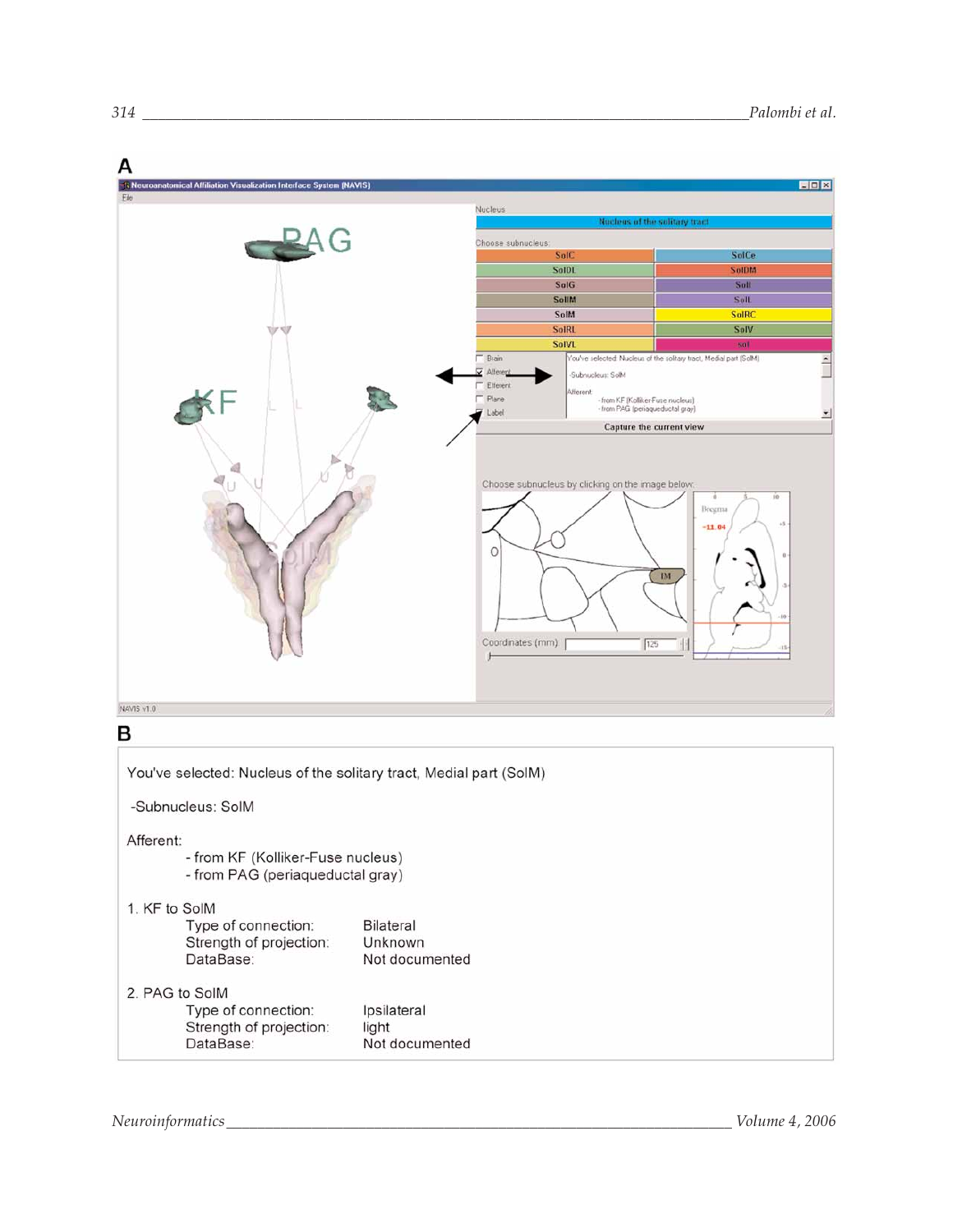projections of its subnuclei, users can get information about individual projection data from the information text box located in the controller panel under buttons [\(Fig. 13A\).](#page-15-0) Therefore, in checking the "Afferent" or "Efferent" box, users are presented not only with visual depiction of projection data, but also with detailed information of individual projection data as shown in [Fig. 13B.](#page-15-0) Conversely, projection data presented in the information box can be identified in 3D using a combination of structure abbreviation, direction of projection, type of connection, and strength of projection.

# **Image Capture of 3D-Visualization Data**

NAVIS provides a saving function to store in a 2D-image format any combination of neuroanatomical structure and affiliation data displayed in the 3D-viewer. Users can capture the contents displayed in the 3D-viewer by clicking on the "Capture the current view" button located under the information text box. The output of image capture is saved as a joint photographic experts group format.

# **Discussion**

In the present study we have described the construction, organization, and features of NAVIS, which were designed as a framework to depict functional networks of the central nervous system in a 3D-space. The current version of NAVIS uses a digital rat brain atlas derived from the atlas of Paxinos and Watson (2005). The atlas of the rat brain in RBSC5 [\(Paxinos and](#page-17-0) [Watson, 2005\),](#page-17-0) presents in a three-dimensional coordinate system, free-hand drawings of the neuroanatomical structures based on cytoarchitectural, and standardized nomenclature. However, in a book form, the special organization of the brain can only be viewed as a series of 2D-diagrams. In visualizing the connectivity networks among nuclei/subnuclei, a 3D-digital atlas is required because of the difficulty in following a projection in 2D. It would be even more difficult to visualize in a series of 2D-diagrams the spatial representation of many affiliation data at the same time.

The modular organization of NAVIS allows an integration of any kind of a 2D-histological atlas of any species including human. In the first current version of NAVIS, a digital atlas is embedded internally, and the "Atlas properties" XML description file is used to associate structural properties of each neuroanatomical entity identified in the atlas, with a set of VTK files for the 3D-representation. Future development of NAVIS will focus on simplifying and automating annotation and 3D-modeling of structures identified in different atlases.

Our digital model of the brain is oriented to depict *in situ* affiliations between structures. In the graphic user interface of NAVIS, the 3Dviewer is connected to the 2D-viewer where diagrams are displayed. This relation between 3D-models and 2D-sections is fundamental to maintain references to the 2D-atlas routinely used by researchers.

NAVIS receives an input file (XML format), which contains a concise and structured description of affiliations. This formatted file

Fig. 13. *(Opposite page)* Coordination of affiliation information of the medial part of Sol (SolM).**(A)** In clicking on the "Label" check box (indicated by a smaller arrow), an abbreviation of SolM and that of its affiliated structures are displayed in the 3D-viewer. On clicking on the "Afferent" check box , 3D-visualization of SolM afferent projection data and detailed information about the data are presented simultaneously in the 3D-viewer and the information text box, respectively (indicated by a pair of larger arrows). **(B)** The details of afferent projection data of SolM displayed in the information box.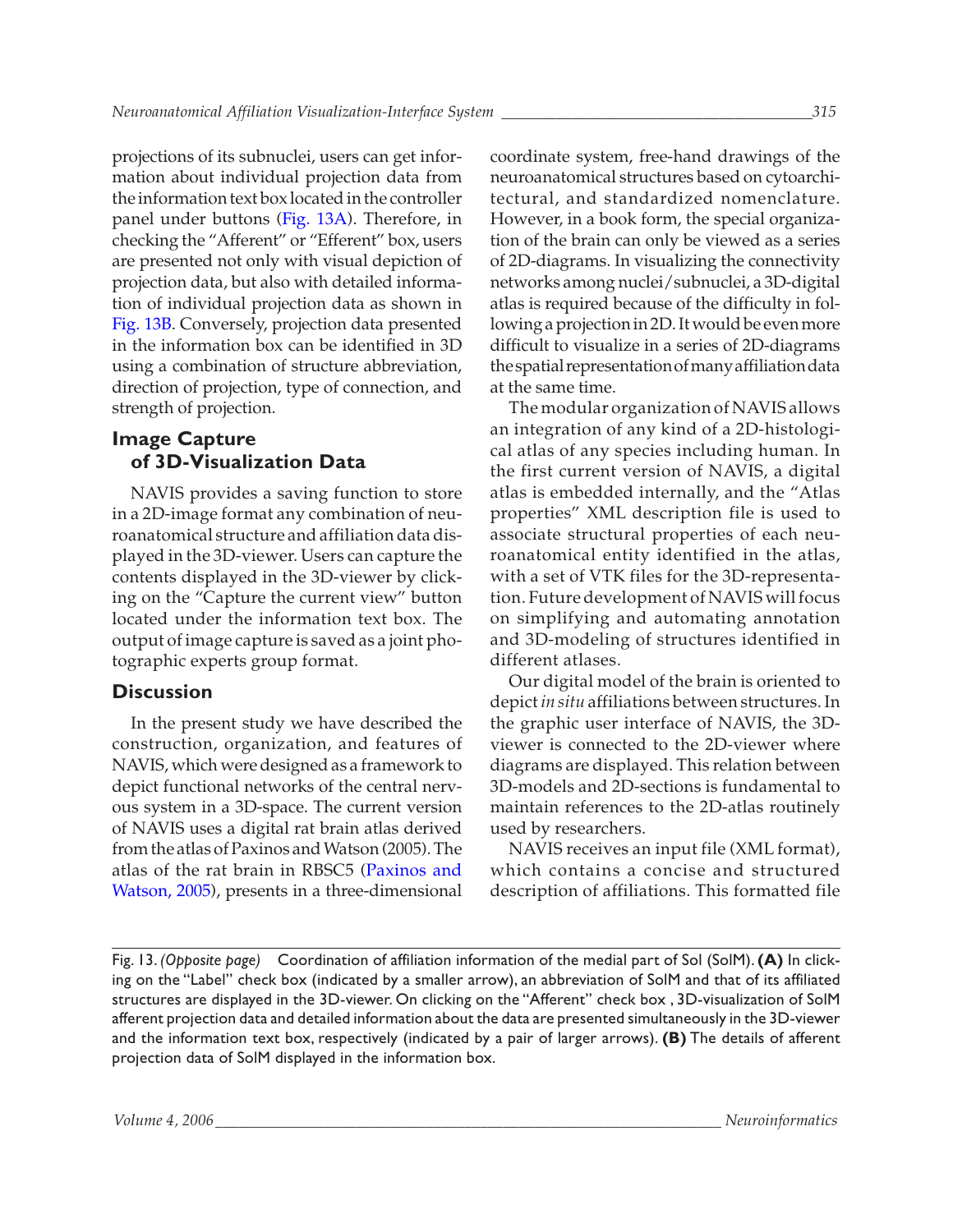can be written manually or automatically generated by database research engines. Therefore, different researchers can exchange this XML affiliation file as a medium of communication to update and retrieve neuroanatomical projection data. For example, in BAMS, there is the "Connections" module, which contains detailed reports on neuroanatomical projections that are defined as relations between pairs of the brain structures (Bota et al., 2005). Hence managers of knowledge management system will only have to connect an appropriate module of their system with the "Affiliations" XML description file to have an access to NAVIS.

Connectivity networks are central to information processing in the brain. To depict the structural network NAVIS uses line segments between structures. Morphology of anatomical pathways is usually unknown. However from a functional point of view, morphology of pathways is less relevant than actual connections between anatomical structures. Therefore, straight-line segments in 3D allow depiction of complex affiliations involving a multitude of structures.

As NAVIS offers a user-friendly 3D-interface, it can be used by teachers or investigators to illustrate functional network or to depict their results or hypothesis to general audiences. NAVIS offers a functionality extension to currently available on-line knowledge management systems. On-line systems can communicate with NAVIS simply by generating an XML description file with the appropriate format to be read by NAVIS. By attaching NAVIS as an add-on function, users can take advantage of viewing their queries about neuroanatomical structures and affiliations in 3D. We invite members involved in developing online neuroanatomical knowledge management systems to test NAVIS ([http://www-evasion.](http://www-evasion.imag.fr/Membres/Olivier.Palombi/) [imag.fr/Membres/Olivier.Palombi/\)](http://www-evasion.imag.fr/Membres/Olivier.Palombi/) and to

<span id="page-17-0"></span>*316 \_\_\_\_\_\_\_\_\_\_\_\_\_\_\_\_\_\_\_\_\_\_\_\_\_\_\_\_\_\_\_\_\_\_\_\_\_\_\_\_\_\_\_\_\_\_\_\_\_\_\_\_\_\_\_\_\_\_\_\_\_\_\_\_\_\_\_\_\_\_\_\_\_\_\_\_\_\_Palombi et al.*

participate in our effort to create a specific module inside NAVIS to efficiently and automatically interact with on-line systems.

# **NAVIS Software**

Description and download page for NAVIS 1.0 is available at the URL: [http://www-evasion](http://www-evasion.imag.fr/Membres/Olivier.Palombi/). [imag.fr/Membres/Olivier.Palombi/.](http://www-evasion.imag.fr/Membres/Olivier.Palombi/)

# **References**

- [Boldogkoi, Z., Sik, A., Denes, A., et al. \(2004\) Novel](http://www.ncbi.nlm.nih.gov/entrez/query.fcgi?itool=pubmed_AbstractPlus&cmd=Retrieve&db=pubmed&list_uids=15177785&dopt=Books) tracing paradigms—genetically engineered herpesviruses as tools for mapping functional circuits within the CNS: present status and future prospects. Prog. Neurobiol. 72, 417–445.
- Borgefors, G. (1986) Distance transformations in digital images. Comput. Vision Graphics Image Process. 34, 344–371.
- [Bota, M., Dong, H. W., and Swanson, L. W. \(2005\)](http://www.ncbi.nlm.nih.gov/entrez/query.fcgi?itool=pubmed_AbstractPlus&cmd=Retrieve&db=pubmed&list_uids=15897615&dopt=Books) Brain architecture management system. Neuroinformatics 3, 15–48.
- [Bowden, D. M. and Dubach, M. F. \(2003\)](http://www.ncbi.nlm.nih.gov/entrez/query.fcgi?itool=pubmed_AbstractPlus&cmd=Retrieve&db=pubmed&list_uids=15055392&dopt=Books) NeuroNames 2002. Neuroinformatics 1, 43–59.
- [Brevik, A., Leergaard, T. B., Svanevik, M., and](http://www.ncbi.nlm.nih.gov/entrez/query.fcgi?itool=pubmed_AbstractPlus&cmd=Retrieve&db=pubmed&list_uids=11720236&dopt=Books) Bjaalie, J. G. (2001) Three-dimensional computerized atlas of the rat brain stem precerebellar system: approaches for mapping, visualization, and comparison of spatial distribution data. Anat. Embryol. (Berl.) 204, 319–332.
- [Funka-Lea, G. D. and Schwaber, J. S. \(1994\) A digi](http://www.ncbi.nlm.nih.gov/entrez/query.fcgi?itool=pubmed_AbstractPlus&cmd=Retrieve&db=pubmed&list_uids=7869756&dopt=Books)tal brain atlas and its application to the visceral neuraxis. J. Neurosci. Methods 54, 253–260.
- Geiger, B. (1993) PhD thesis, Three-dimensional modeling of human organs and its application to diagnosis and surgical planning, École Nationale Supérieure des Mines de Paris, Paris, France.
- [Leergaard, T. B., Bjaalie, J. G., Devor, A., Wald, L. L.](http://www.ncbi.nlm.nih.gov/entrez/query.fcgi?itool=pubmed_AbstractPlus&cmd=Retrieve&db=pubmed&list_uids=14642470&dopt=Books) and Dale, A. M. (2003) In vivo tracing of major rat brain pathways using manganese-enhanced magnetic resonance imaging and three-dimensional digital atlasing. Neuroimage 20, 1591–1600.
- Paxinos, G. (2004) The Rat Nervous System, 3rd ed., Elsevier, New York.
- Paxinos, G. and Watson, C. (2005) The rat brain in stereotaxic coordinates, 5th ed., Academic Press, New York.